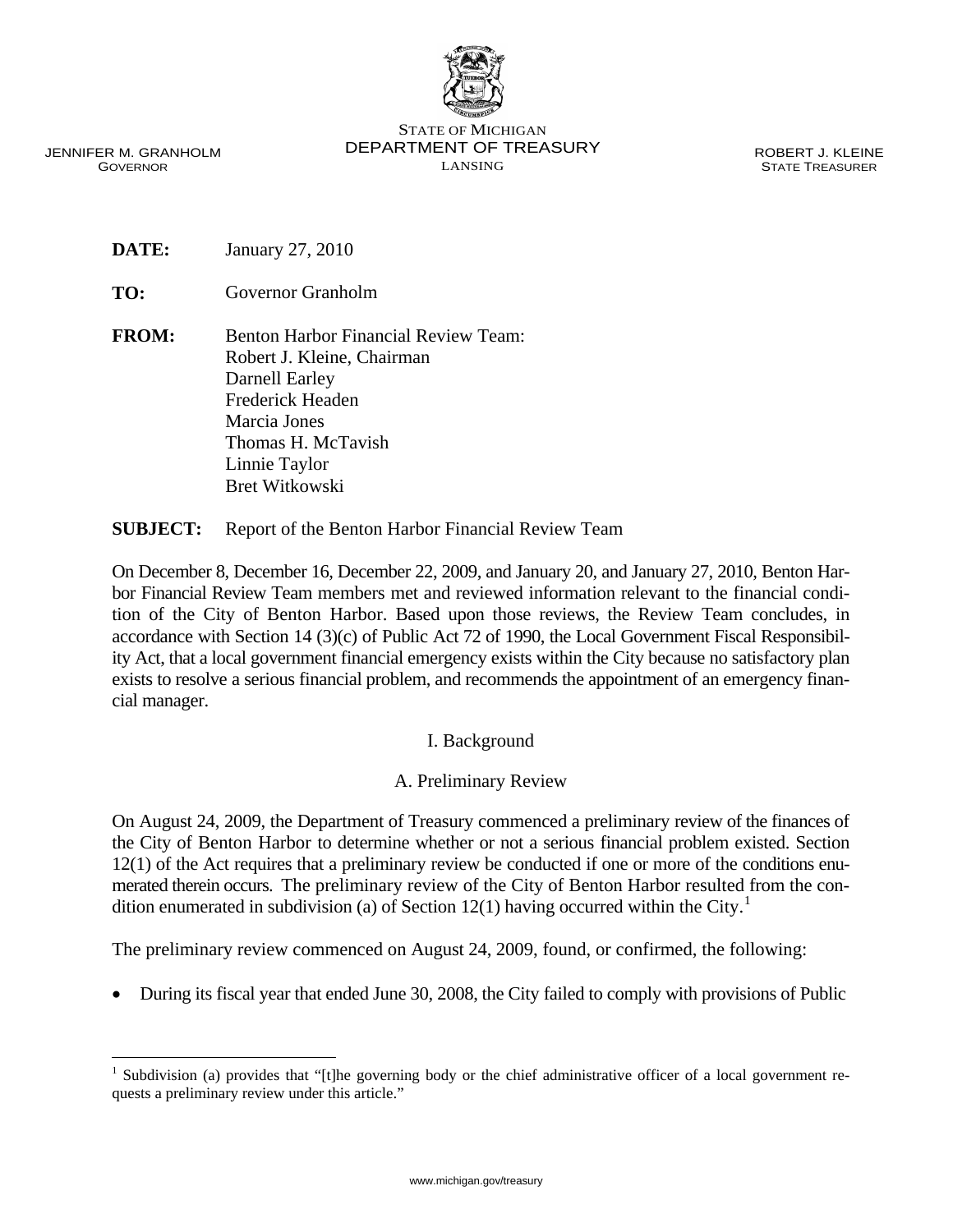Governor Granholm January 27, 2010 Page Two

> Act 2 of 1968, the Uniform Budgeting and Accounting Act, by incurring significant general fund operating deficits in the following areas:

|                                           | <b>Budget</b> | Actual    | Variance   |
|-------------------------------------------|---------------|-----------|------------|
| Mayor and Commission                      | \$131,185     | \$167,947 | \$(36,762) |
| Finance                                   | 315,025       | 336,170   | (21, 145)  |
| <b>Building and Grounds</b>               | 275,000       | 287,754   | (12,754)   |
| <b>City Attorney</b>                      | 270,000       | 477,612   | (207,612)  |
| City Engineer                             | $\theta$      | 13,019    | (13,019)   |
| Police                                    | 3,102,513     | 3,146,137 | (43, 624)  |
| <b>Building Inspections</b>               | 181,391       | 188,747   | (7,356)    |
| <b>Rubbish Disposal</b>                   | 520,000       | 570,672   | (50, 672)  |
| Department of Public Works                | 143,677       | 251,000   | (107, 323) |
| <b>Community and Economic Development</b> | 98,000        | 117,008   | (19,008)   |
| <b>Transfers Out</b>                      | $\theta$      | 647,131   | (647, 131) |

• The City incurred deficits in a number of its funds over several years. However, prior to March 2009, the City did not have a deficit elimination plan certified by the Department of Treasury since the City's 2004 fiscal year as required by Public Act 140 of 1971, the Glenn Steil State Revenue Sharing Act of 1971. A deficit elimination plan for the City's 2008 fiscal year was certified in March [2](#page-1-0)009. The following were fund deficits during the period 2004 to  $2008^2$ :

| Fund                        | 2004          | 2005          | 2006          | 2007          | 2008          |
|-----------------------------|---------------|---------------|---------------|---------------|---------------|
| Cemetery                    | \$(90,181)    | \$(101,171)   | \$(171,525)   | \$(237,453)   | \$(298,820)   |
| Debt Service                | $\theta$      | $\theta$      | $\theta$      | $\Omega$      | (200)         |
| <b>Federal/State Grants</b> | (210,062)     | (377, 499)    | (384, 272)    | (410, 258)    | (503, 423)    |
| General                     | (2,163,478)   | (3,027,256)   | (3,265,368)   | (2,427,411)   | (2,921,194)   |
| <b>Local Streets</b>        | (203, 403)    | (314, 111)    | (551, 044)    | (526, 051)    | (479, 551)    |
| <b>Major Streets</b>        | (73, 824)     | (57, 841)     | (143, 157)    | $_{0}$        | (130,627)     |
| Public Improvements         | 0             | $\Omega$      | $\Omega$      | (1,247)       | (17,786)      |
| <b>State Grants</b>         | (66, 021)     | (66, 021)     | $\theta$      | 0             | $\theta$      |
| Total                       | \$(2,806,969) | \$(3,943,899) | \$(4,515,366) | \$(3,602,420) | \$(4,351,601) |

• During its preceding eight fiscal years, the City had not filed timely annual financial audit reports with the Department of Treasury as required by Public Act 2 of 1968, the Uniform Budgeting and Accounting Act:

<span id="page-1-0"></span><sup>&</sup>lt;sup>2</sup> As noted earlier, the preliminary review commenced on August 24, 2009; it concluded on September 24, 2009. During this time, fund deficits could not be determined for the fiscal year ending June 30, 2009, due to potential adjustments to the City's financial records in preparation for the annual financial audit for its 2009 fiscal year.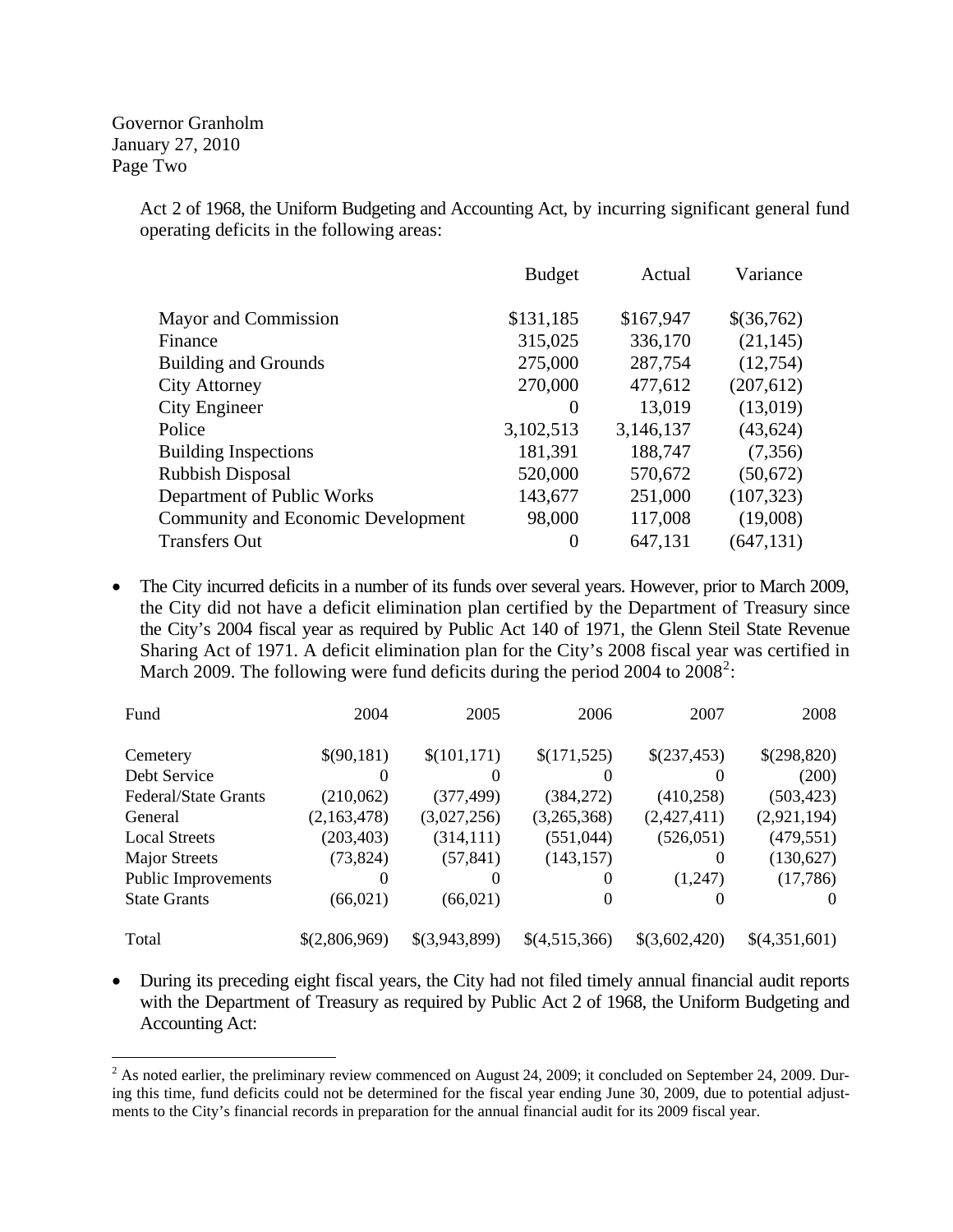Governor Granholm January 27, 2010 Page Three

| Due Date          | Date Filed        |
|-------------------|-------------------|
| December 31, 2001 | March 27, 2002    |
| December 31, 2002 | April 23, 2003    |
| December 31, 2003 | August 16, 2004   |
| December 31, 2004 | March 8, 2005     |
| December 31, 2005 | March 21, 2006    |
| December 31, 2006 | April 26, 2007    |
| December 31, 2007 | April 3, 2008     |
| December 31, 2008 | February 27, 2009 |
|                   |                   |

• The City's June 30, 2008, financial audit indicated that the City was delinquent in timely distributing property taxes collected for other units of government as required by Public Act 206 of 1893, the General Property Tax Act; the audit did not specify the amount of delinquent distributions or the taxing units of government to which those distributions were owed. However, the preliminary review found that certain property tax distributions were delinquent during the City's fiscal year ending June 30, 2009, as follows:

|                              | <b>Collection Period</b> | <b>Collection Period</b> |
|------------------------------|--------------------------|--------------------------|
|                              | 10-2-08 to 1-7-09        | 1-8-09 to 2-19-09        |
| Unit to Which Taxes Owed     |                          |                          |
| City                         | \$77,984.38              | \$58,169.90              |
| County                       | 21,369.65                | 61,899.37                |
| <b>City Drains</b>           | 41.50                    | 228.67                   |
| Schools                      | 47,956.42                | 27,741.12                |
| <b>State</b>                 | 22,898.77                | 14,458.22                |
| Lake Michigan College        | 6,878.16                 | 4,081.40                 |
| Intermediate School District | 9,129.28                 | 5,417.06                 |
| <b>County Retirement</b>     | 4,703.42                 | 106,886.36               |
| Debt Service                 | 4,823.27                 | 61,967.73                |
| Library                      | 7,178.37                 |                          |
| Retirement                   | 2,074.17                 |                          |
| Public Improvement           | 4,150.73                 |                          |
| Dial-A-Ride                  | 4,166.69                 | 71,943.30                |
| Total                        | \$213,354.81             | \$412,793.13             |

• The City withheld federal income taxes from City employee wages, but did not timely remit those withholding taxes to the Internal Revenue Service. Pursuant to Internal Revenue Service regulations, the payment of withholding taxes is due by the last day of the month following the end of a quarter.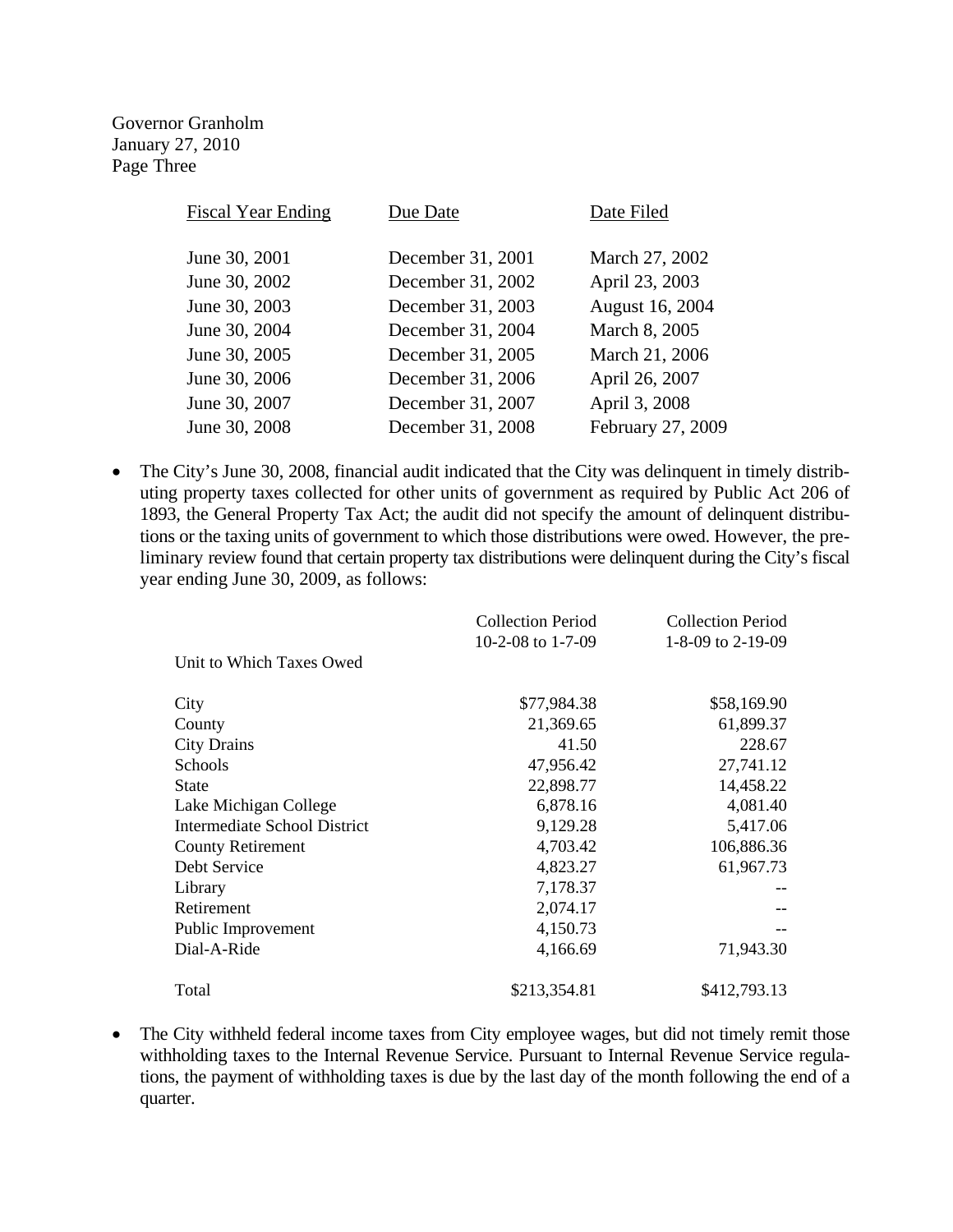Governor Granholm January 27, 2010 Page Four

> At one point, the City owed \$234,715 for the first quarter of 2009 and \$434,202 for the second quarter of 2009. Subsequently, the City used \$200,000 in loan proceeds from the Michigan Department of Transportation, State Infrastructure Bank, to partially remit collected but unpaid payroll taxes to the Internal Revenue Service. Given that the costs of the project for which the State Infrastructure Bank loan was received had already been covered by other City revenue sources, use of the loan proceeds apparently did not violate policies or guidelines of the State Infrastructure Bank. However, use of loan proceeds intended for infrastructure purposes to partially remit collected but unpaid payroll taxes to the Internal Revenue Service illustrates the City's practice of utilizing funds intended for other purposes to cover immediate obligations.

• The City engaged in interfund borrowing to compensate for cash shortages. For example, at June 30, 2008, the general fund owed the general pension fund and the police and fire pension fund almost \$1.5 million, most of which remained outstanding during the 2009 fiscal year. Similarly, during 2009, the general fund, and other funds, borrowed almost \$1.0 million from the payroll fund. Other examples of interfund borrowing included the cemetery fund owing the general fund over \$300,000, the general fund owing the debt service fund over \$800,000, and the utility service fund owing the general fund over \$1.4 million.

These activities represent unauthorized interfund borrowing resulting in fewer resources in the funds from which the money was borrowed. Some of the amounts owed are to be forgiven, or adjusted, when the City's accounting firm completes year-end adjustments, provided there are sufficient fund balances in the funds to which money is owed.

The City's financial records did not appear accurately to reflect underlying transactions. For example, bank reconciliations for the period July 2008 through December 2008 were not completed until at least January 2009, when the City hired an outside accounting firm to assist it. During this six-month period, the City could not accurately assess its cash position. Similarly, the preliminary review found that the total cash available in all City funds, including the current tax collection fund and the general fund, was a negative \$870,745. This was due partially to the City's practice of writing and recording checks, but not releasing them until funds are available to cover them. After taking into account adjustments for unreleased checks, the City's available cash amounted to slightly more than \$3,800.

Based upon the preliminary review, the State Treasurer concluded, and reported to the Governor on September 24, 2009, that a serious financial problem existed and recommended the appointment of a financial review team.

## B. Review Team Findings

On November 30, 2009, the Governor appointed a seven-member Financial Review Team. The Review Team convened on December 8, 2009, December 16, 2009, December 22, 2009, January 20, 2010, and January 27, 2010.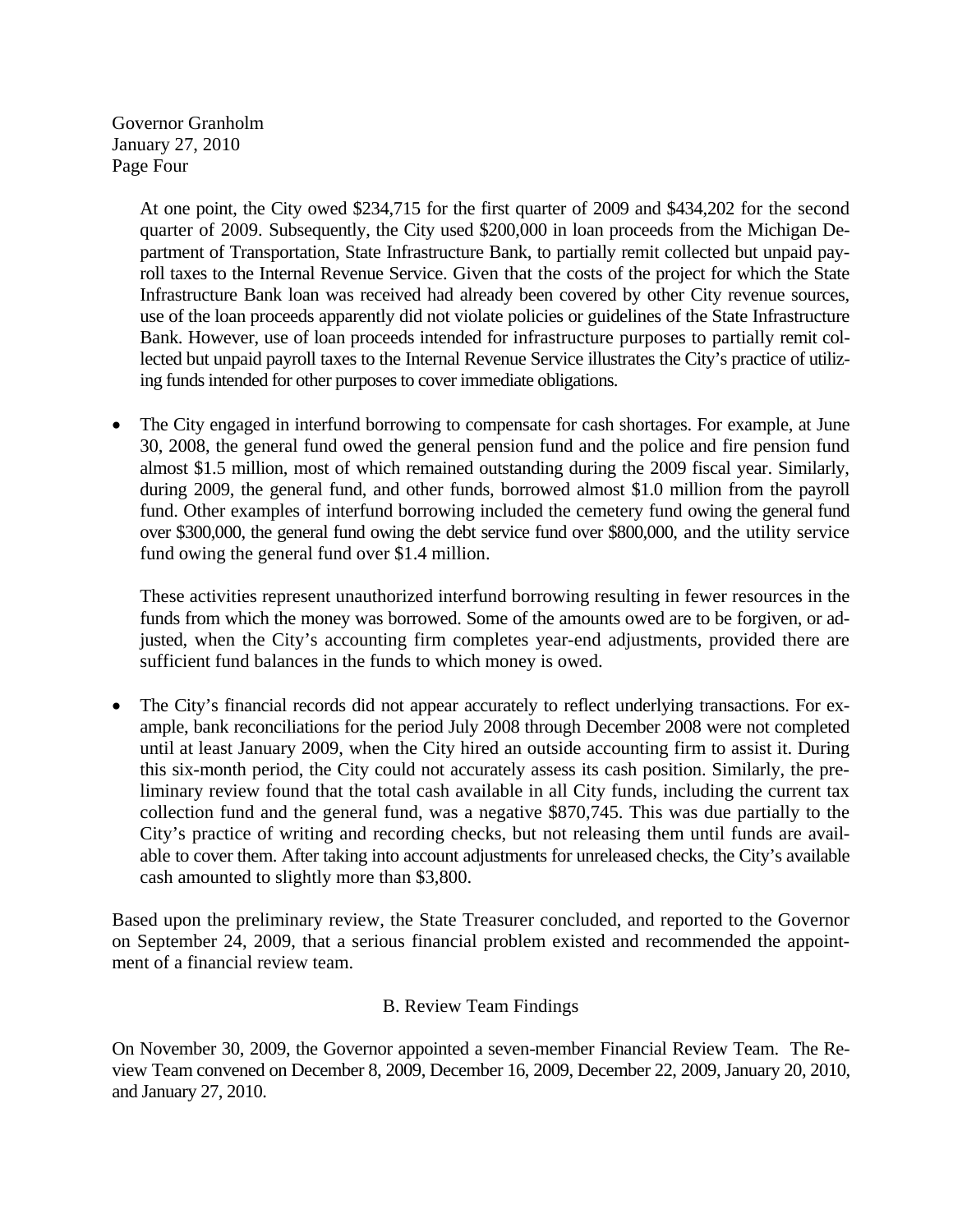Governor Granholm January 27, 2010 Page Five

 $\overline{a}$ 

1. Conditions Indicative of a Serious Financial Problem

The Review Team found, or confirmed, the existence of the following based upon information provided by City officials, or the City's audit firm, or other relevant sources:

- According to the City's fiscal year 2009 financial audit, the City's general fund deficit increased by 13.1 percent from \$2,105,841 as of June 30, 2008 to \$2,381,293 as of June 30, 2009. The oneyear increase in the City's general fund deficit resulted primarily from general fund expenditures exceeding general fund revenues by \$1,297,072. However, City officials largely offset the latter amount by means of various transfers, including a \$1,061,083 transfer from a debt-service fund to the general fund.
- During its preceding eight fiscal years, the City did not file timely annual financial audit reports with the Department of Treasury as required by Public Act 2 of 1968, the Uniform Budgeting and Accounting Act.<sup>[3](#page-4-0)</sup>
- The financial audit reports for the last three fiscal years reflect significant negative variances between general fund budgeted revenues and expenditures versus general fund revenues and expenditures actually realized. These significant variances, in concert with a demonstrated inability of City officials to accurately monitor revenues and expenditures throughout a given fiscal year and to properly amend City budgets accordingly, rendered the adopted budgets, and in many in-stances the amended budgets, effectively meaningless as a financial management tool.<sup>[4](#page-4-1)</sup>

<span id="page-4-0"></span> $3$  The City did file timely on December 28, 2009, its financial audit report for its fiscal year ending June 30, 2009. However, an initial review of the audit indicates that the financial statements do not conform with Governmental Accounting Standards Board requirements because the financial statements did not record City infrastructure assets or other post employment benefits. It also appears upon initial review that the audit failed to cite manifest deficiencies in the City's financial operations such as its repeated inability to timely reconcile financial records, at least without outside assistance, its inappropriate reliance upon interfund borrowings, and its inability to monitor revenues and expenditures. In accordance with Department of Treasury Numbered Letter 2008-2, which describes what constitutes an acceptable audit, the City's 2009 audit, upon final review, may be rejected as unacceptable and the City required to produce an audit that corrects or addresses the foregoing deficiencies.

<span id="page-4-1"></span><sup>&</sup>lt;sup>4</sup> The significant negative variances between general fund budgeted revenues and general fund expenditures versus revenues and expenditures actually realized exhibited in City of Benton Harbor budgets are wholly inconsistent with the requirements of Public Act 2 of 1968, the Uniform Budgeting and Accounting Act. Various provisions of the Act govern the budget adoption and implementation process for units of local government in Michigan.

For example, Section 16 of the Act requires, unless another method is provided for by charter, that the local legislative body adopt a general appropriations act which shall set forth "the amounts appropriated by the legislative body to defray the expenditures and meet the liabilities of the local unit for the ensuing fiscal year, and shall set forth a statement of estimated revenues, by source, in each fund for the ensuing fiscal year." Similarly, Section 17 requires, among other things, as follows:

If, during a fiscal year, it appears to the chief administrative officer or to the legislative body that the actual and probable revenues from taxes and other sources in a fund are less than the estimated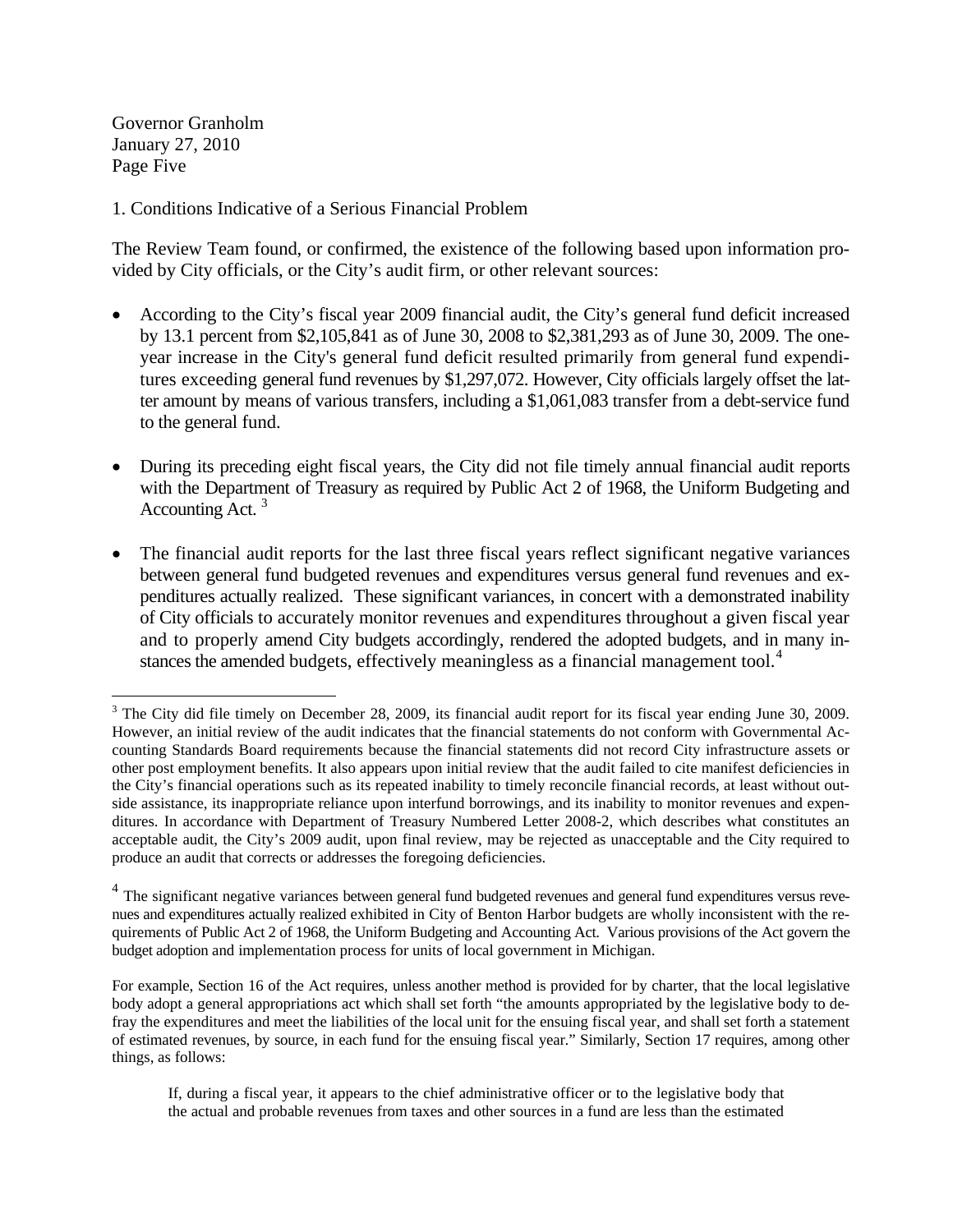Governor Granholm January 27, 2010 Page Six

The City's pooled cash position deteriorated markedly over the last four years, as follows:

| <b>Fiscal Year Ending</b> | Pooled Cash |
|---------------------------|-------------|
| 2006                      | \$1,727,542 |
| 2007                      | \$809,166   |
| 2008                      | \$358,114   |
| 2009                      | \$314,667   |

The deterioration in pooled cash represents another measure of the extent to which City expenditures have outpaced available resources and, consistent with the findings of the preliminary review, of the extent to which City officials have borrowed the assets of other funds to supplement the general fund. Given the extent of interfund borrowing, normal operating functions of funds other than the general fund could be adversely impacted for quite some time. Simply put, these other funds could lack sufficient cash to permit the performance of the statutory tasks assigned to them, to provide preventive maintenance, or to plan for future replacement of equipment.

In a majority of cases, cash balances reflected in the City's general ledger differed significantly from actual bank balances due to the failure of City officials to reconcile financial records. For example, the City might receive significant sums of revenue via electronic wire transfer. However, those sums were not recorded when received, but only when reconciliations were completed, which generally was not until year's end. The same is true for expenditures via electronic wire transfer. Similarly, handwritten checks issued on an emergency basis, voided checks, and bank service charges are

 revenues, including an available surplus upon which appropriations from the fund were based and the proceeds from bonds or other obligations issued under the fiscal stabilization act, 1981 PA 80, MCL 141.1001 to 141.1011, or the balance of the principal of these bonds or other obligations, *the chief administrative officer or fiscal officer shall present to the legislative body recommendations*  which, if adopted, would prevent expenditures from exceeding available revenues for that current *fiscal year.* The recommendations shall include proposals for reducing appropriations from the fund for budgetary centers in a manner that would cause the total of appropriations to not be greater than the total of revised estimated revenues of the fund, or proposals for measures necessary to provide revenues sufficient to meet expenditures of the fund, or both. The recommendations shall recognize the requirements of state law and the provisions of collective bargaining agreements. Emphasis supplied.

Section 18 requires, among other things that, "[e]xcept as otherwise provided in section 19, *an administrative officer of the local unit shall not incur expenditures against an appropriation account in excess of the amount appropriated by the legislative body.* The chief administrative officer, an administrative officer, or an employee of the local unit shall not apply or divert money of the local unit for purposes inconsistent with those specified in the appropriations of the legislative body." Emphasis supplied.

The sum of the foregoing statutory provisions is not an aspirational goal, but a legal requirement that officials in units of local government annually adopt a balanced budget, monitor throughout the course of the fiscal year the revenues and expenditures contained in that adopted budget, and adjust the budget to the extent necessary to maintain it in balance.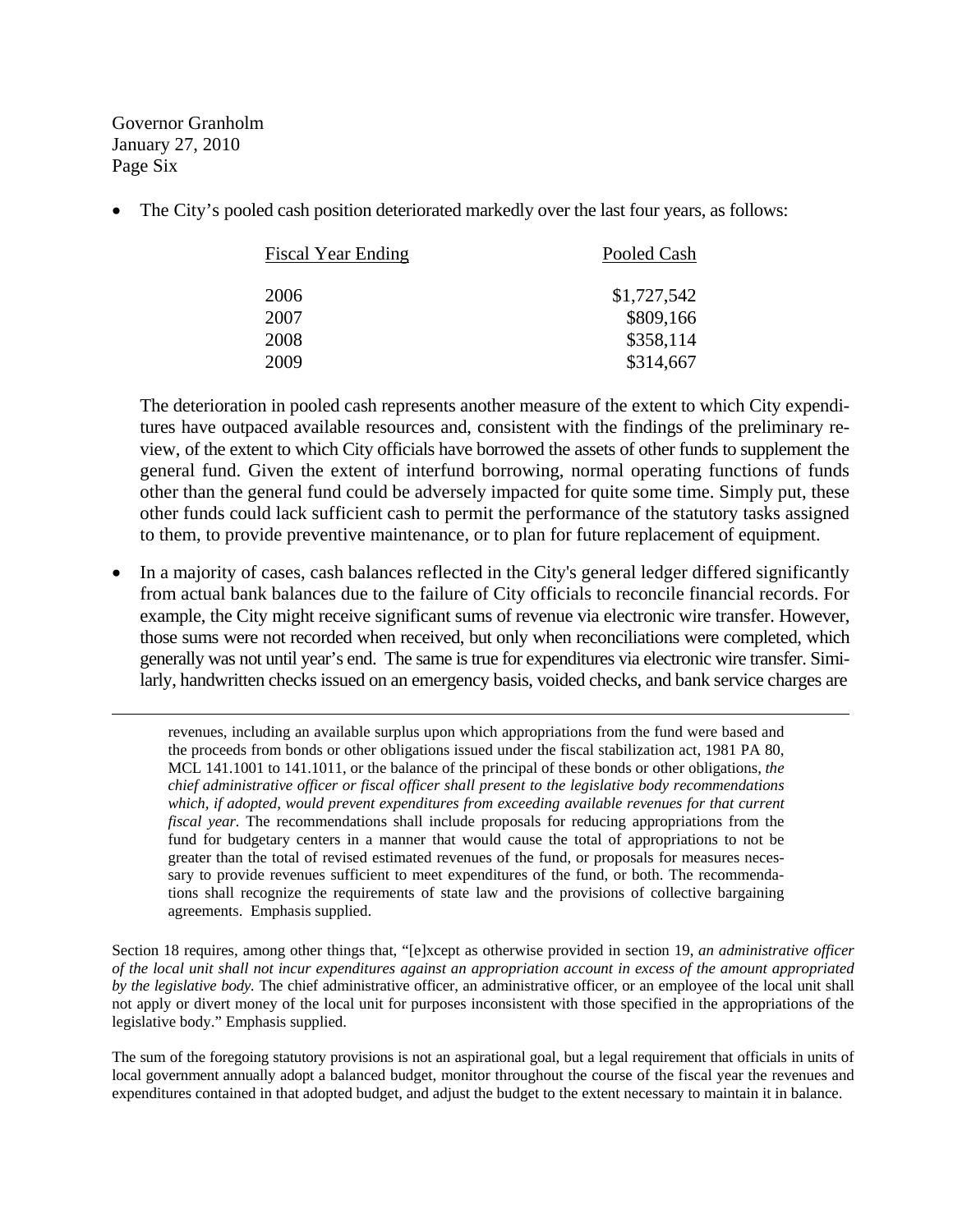Governor Granholm January 27, 2010 Page Seven

 $\overline{a}$ 

not recorded in a timely manner. Due to these lax financial practices, over the last several years the City has incurred bank service charges, mostly for overdraft charges, of \$80,000 to \$100,000 annually.

The budgeted versus actual variances were as follows:

|                                      | 2006-07                                 | $\frac{0}{0}$ | 2007-08                                   | $\frac{0}{0}$ | 2008-09                                   | $\frac{0}{0}$ |
|--------------------------------------|-----------------------------------------|---------------|-------------------------------------------|---------------|-------------------------------------------|---------------|
| Revenues                             |                                         |               |                                           |               |                                           |               |
| <b>Budgeted</b><br>Amended<br>Actual | \$6,670,783<br>NA<br>\$6,422,310        |               | \$6,353,874<br>\$8,019,000<br>\$7,776,875 |               | \$6,661,235<br>\$7,443,100<br>\$7,549,625 |               |
| Variance                             | $(\$248,473)$                           | (3.7)         | $(\$242, 125)$                            | (3.0)         | \$106,525                                 | 1.4           |
| Expenditures                         |                                         |               |                                           |               |                                           |               |
| <b>Budgeted</b><br>Amended<br>Actual | \$7,582,751<br><b>NA</b><br>\$8,223,645 |               | \$7,517,091<br>\$8,978,716<br>\$9,300,637 |               | \$6,573,650<br>\$7,437,939<br>\$8,846,697 |               |
| Variance                             | $(\$640,894)$                           | (8.5)         | $(\$321,921)$                             | (3.6)         | (\$1,408,758)                             | (18.9)        |

- The City did not meet its minimum contribution requirement to either its General Employees' Retirement System or to the Police and Fire Pension System for the last several years. As of June 30, 2009, the City owed \$3,066,971 to the General Employees' Retirement System and \$840,424 to the Police and Fire Pension System. As a result, the General Employees' Retirement System had to liquidate \$1,200,000 (\$500,000 in 2008 and an additional \$700,000 in 2009) in pension investments (7.5 percent and 12.3 percent of plan assets, respectively) to cover pension benefit payments. The Police and Fire Pension System had to liquidate \$1,300,000 (\$600,000 in 2008 and an additional \$700,000 in 2009) in pension investments (5.4 percent and 7.2 percent of plan assets, respectively.<sup>[5](#page-6-0)</sup>
- Over the last several years, the City engaged in several street projects funded with grants from the Michigan Department of Transportation. However, these grants required matching contributions from the City which the City failed to remit. As a result, the Department recovered the unpaid

<span id="page-6-0"></span><sup>&</sup>lt;sup>5</sup> As of July 1, 2008, the General Employees' Retirement System was 70 percent funded (with assets of \$7,428,057 and an actuarial accrued liability of \$10,619,392), while the Police and Fire Pension System was 73.8 percent funded (with assets of \$10,865,083 and an actuarial accrued liability of \$14,720,295).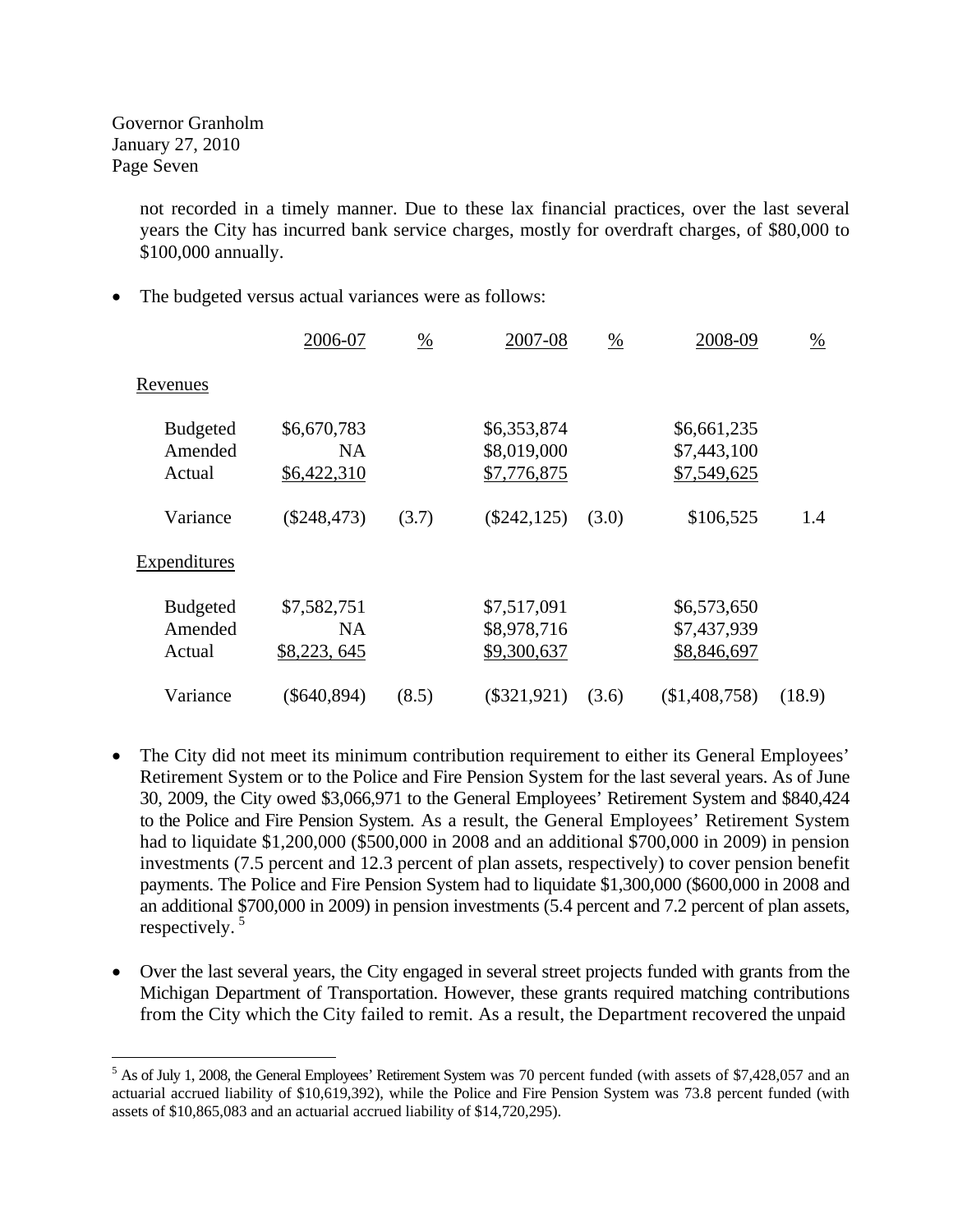Governor Granholm January 27, 2010 Page Eight

> matching contributions by withholding those amounts from the City's monthly Act 51 distributions; for some months, the net amount of Act 51 distributions received by the City and recorded in its general ledger was only one dollar. Notwithstanding the fact that the Department was withholding from the City significant amounts of State transportation dollars, City officials continued to spend from the City's major and local street funds at the same level as in prior years by utilizing monies from other sources.

## 2. Review Team Meetings

 $\overline{a}$ 

On December 8, 2009, the Review Team met with Ritesh Shah and Anil Sakhuja of the certified public accounting firm Alan C. Young & Associates.

On December 16, 2009, Review Team members Darnell Earley, Frederick Headen, Marcia Jones, Linnie Taylor, and Bret Witkowski conducted a series of meetings in the City of Benton Harbor with Roger Lange, Police Chief; Jacqueline Bell, Finance Director and City Treasurer; Darwin Watson, City Manager; Richard Marsh, former City Manager; Carl Johnson and Sharon Vargo, of the certified public accounting firm Plante and Moran; Nicole Brown, Community Development Director; Charlotte Pugh Tall, City Attorney; and Joyce Taylor, City Clerk.

On December 22, 2009, the Review Team met with Wilce Cooke, Mayor; Jacqueline Bell, Finance Director and City Treasurer; and Ronald Carter, Consultant; and with Ralph Crenshaw, City Commission President; and James Hightower, Ricky Hill, and Bryan Joseph, City Commissioners.

## C. Conclusion and Recommendation

Based upon the foregoing meetings and review, the Review Team confirms the findings of the preliminary review, concludes that a local government financial emergency exists within the City of Benton Harbor because no satisfactory plan exists to resolve a serious financial problem, and recom-mends the appointment of an emergency financial manager.<sup>[6](#page-7-0)</sup>

<span id="page-7-0"></span> $6$  City officials have characterized the December 21, 2009, report from the Carter Consulting Corporation as a plan "to improve operating efficiency, enhance revenue generation and ultimately balance the annual operating budget and reduce the city's long term debt." However, a review of that report suggests that it would not address, in any meaningful manner, the local government financial emergency which confronts the City. The report references various revenue enhancements (\$5.1 million) and grants (\$17.9 million) in an effort to increase available revenues. Yet, even were all of the revenue enhancements and grants to be realized (which would be no mean feat), it is worthy of remark that the report offered no solutions for the recurring deficiencies in the City's financial operations which were identified by the preliminary review and by the Review Team, to wit, the inability of City officials to reconcile City financial records in a timely manner, their inability to distribute property collections in a timely manner, their inability to file financial audits in a timely manner, and their inappropriate reliance upon interfund borrowing.

Furthermore, the City has had 15 different City Managers in the last 28 years as follows: Ellis Mitchell, 1982-86; Alex Little, 1987-88; Steve Manning 1988-92; John Elliot 1992-93; Beverly Brewer 1993-94; David Walker, (acting) 1994; Harold Reid, (interim) 1994-95; Dwight Mitchell, (interim) 1995-96; Kenneth Weaver, 1996; Charles Roberts, (interim) 1997-99; Ron Singleton, (interim) 2000; Alex Little, 2000-01; Joel Patterson, 2001-03; Dwight Mitchell, 2003-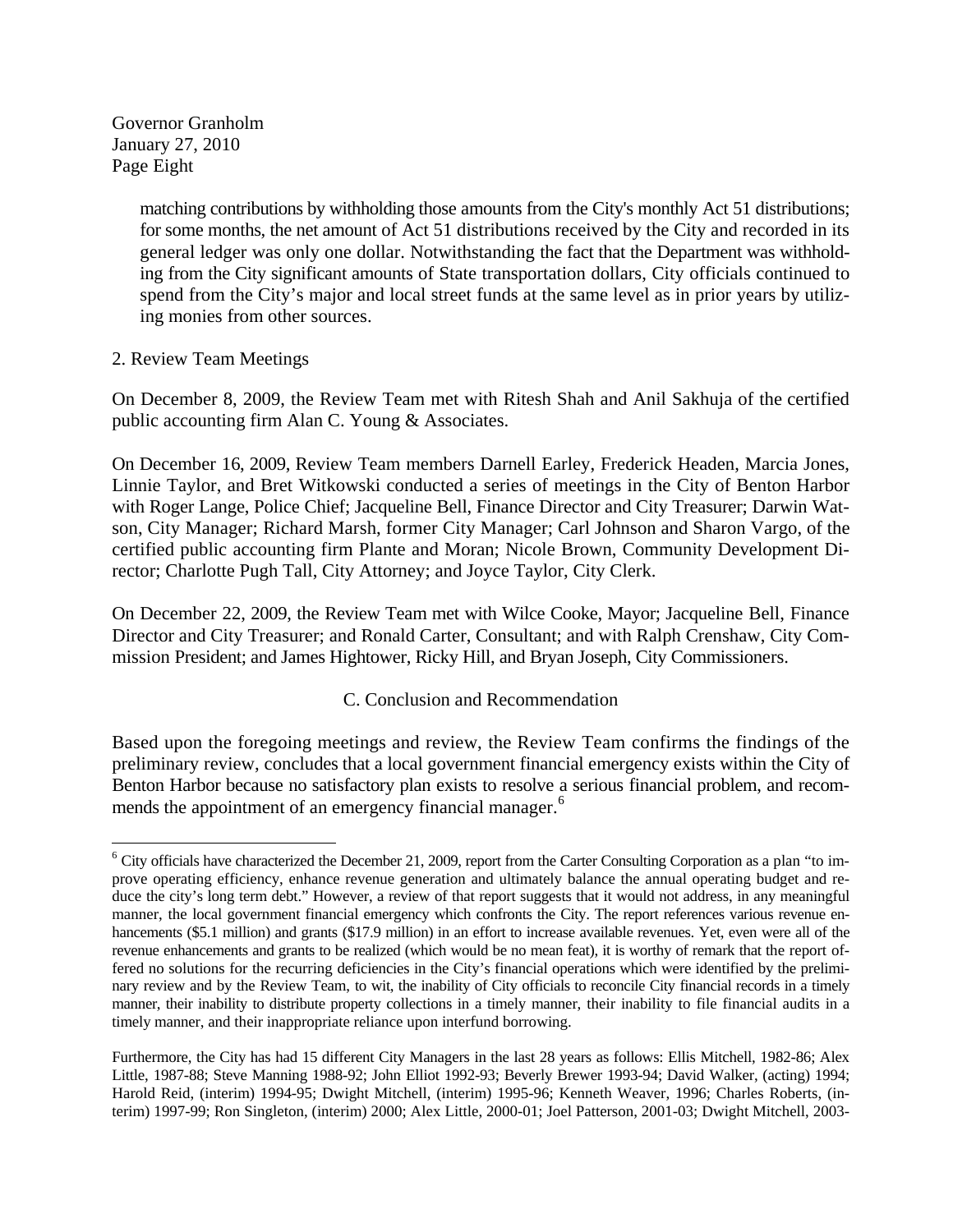Governor Granholm January 27, 2010 Page Nine

## II. Section 14(2) Requirements

Section 14(2) of Act 72 requires that this report inform the Governor whether one or more of the conditions set forth in that section exist, have occurred, or are likely to exist or occur if remedial ac-tion is not taken.<sup>[7](#page-8-0)</sup> The conditions in subdivisions (b)(i), (b)(ii), (b)(iii), (e), and (f) of Section 14(2) exist, have occurred, or are likely to exist or occur if remedial action is not taken, as follows:

• As noted in the preliminary review, during 2009, the City withheld federal income taxes from City employee wages, but did not timely remit those withholding taxes to the Internal Revenue Service. Pursuant to Internal Revenue Service regulations, the payment of withholding taxes is due by the last day of the month following the end of a quarter. As of June 30, 2009, the amount owed to the Internal Revenue Service was \$678,236. (Section 14(2)(b)(i)).

<span id="page-8-0"></span> $7$  Section 14(2) of the Act provides as follows:

(a) A default in the payment of principal or interest upon bonded obligations or notes for which no funds or insufficient funds are on hand and segregated in a special trust fund.

(b) Failure for a period of 30 days or more beyond the due date to transfer 1 or more of the following to the appropriate agency:

(i) Taxes withheld on the income of employees.

(ii) Taxes collected by the government as agent for another governmental unit, school district, or other entity or taxing authority.

(iii) Any contribution required by a pension, retirement, or benefit plan.

(c) Failure for a period of 30 days or more to pay wages and salaries or other compensation owed to employees or retirees.

(d) The total amount of accounts payable for the current fiscal year, as determined by the state treasurer's uniform chart of accounts, is in excess of 10% of the total expenditures of the local government in that fiscal year.

(e) Failure to eliminate an existing deficit in any fund of the local government within the 2-year period preceding the end of the local government's fiscal year during which the review team report is received.

(f) Projection of a deficit in the general fund of the local government for the current fiscal year in excess of 10% of the budgeted revenues for the general fund.

 <sup>08,</sup> Richard Marsh, 2008-09; Darwin Watson, (interim) 2009; and Ronald Carter, 2009-present. City officials terminated five of the foregoing City Managers, one of them twice. Thus, even if the Review Team deemed the report issued by Carter Consulting Corporation to be a viable plan, which it does not, the Review Team would have no confidence that there would be sufficient stability, given the history of turnover in the office of City Manager, to implement the report.